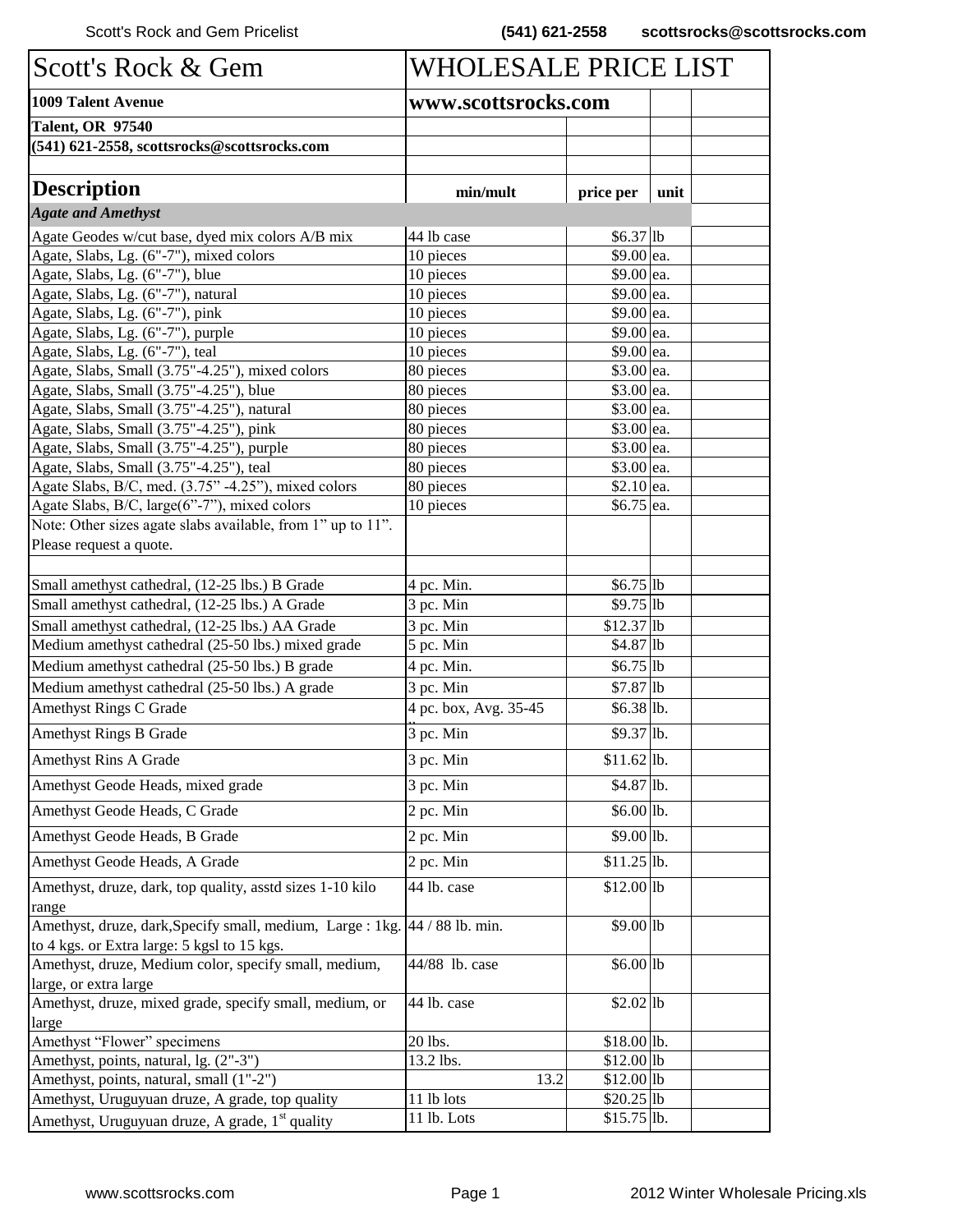| <b>Description</b>                                                                          | min/mult                       | price per                 | unit |
|---------------------------------------------------------------------------------------------|--------------------------------|---------------------------|------|
| Amethyst, Uruguyuan druze, B grade, med. color                                              | 33 lb case                     | $$6.00$ lb                |      |
| Medium dark amethyst with calcite formations                                                | 40 lbs.                        | $$9.37$ lb                |      |
| <b>Bookends and Geodes</b>                                                                  |                                |                           |      |
| Bookends, Agate, A/B mixed grade, specify natural, blue,                                    | 44 lb case                     | $$3.60$ lb                |      |
| teal, purple, pink, or mixed, specify: SM, MED, LG                                          |                                |                           |      |
| Bookends, Agate, B/C mixed grade, mixed color only,                                         | 44 lb case                     | $$2.70$ lb                |      |
| specify: SM, MED, LG                                                                        |                                |                           |      |
| Bookends, Agate, geode center, B grade, mixed colors &                                      | 44 lb case                     | $$4.50$ lb                |      |
| mixed sizes in case                                                                         |                                |                           |      |
| Bookends, Agate, geode center, A grade, mixed colors &                                      | 44 lb. case                    | $$6.75$ lb.               |      |
| mixed sizes in case                                                                         |                                |                           |      |
| Geodes, Agate, A grade, size 2" - 4" natural colo                                           | 11 lbs.                        | \$9.00 lb.                |      |
| Geodes, Agate, Ocos, natural color, mini size A/B quality                                   | 11 lbs.                        | $$12.75$ lb.              |      |
|                                                                                             |                                |                           |      |
| Geodes, Agate, Ocos, natural color, A/B quality, specify                                    | 11 lbs.                        | $$12.00$ lb.              |      |
| small, med or lg.                                                                           |                                |                           |      |
| Break Your Own Geode, Extra Lg. (6")                                                        | 55 lb bag                      | $$3.00$ lb.               |      |
| Break Your Own Geode, Lg. (5")                                                              | 55 lb bag                      | \$3.00 lb.                |      |
| Break Your Own Geode, Med (3-4")                                                            | 55 lb bag                      | \$3.00 1b.                |      |
| Break Your Own Geodes, Sm. (2'-3")                                                          | 55 lb bag                      | $$3.00$ lb.               |      |
| Break Your Own Geodes, Extra Sm. (1.5" -2")                                                 | 55 lb bag                      | $$3.00$ lb.               |      |
| <b>Candle Holders and Catseye</b>                                                           |                                |                           |      |
| Candle Holder, Agate Slab, mix colors                                                       | 10 pc. min./ 40 pc. case       | $$7.50$ ea                |      |
| Candle Holder, Amethyst, B Grade                                                            | 12 pc. min./ 24 pc. case       | $$12.75$ ea               |      |
| Candle Holder, Amethyst, A Grade                                                            | 6 pc. Min, 12 pc. Case         | \$21.00 ea.               |      |
| Candle Holder, Aventurine                                                                   | 8 pc min/20 pc. case           | $$10.13$ ea               |      |
| Candle Holder, Quartz cluster, 'B'                                                          | 12 pc. min./ 24 pc. case       | $$12.75$  ea              |      |
| Candle Holder, Quartz cluster, 'A'                                                          | 6 pc. Min, 12 pc. Case         | \$22.50 ea.               |      |
| Candle Holder, rose quartz, A Grade                                                         | 8 pc. min. / 20 pc. case       | $$10.12$  ea              |      |
| Candle Holder, rose quartz, B Grade                                                         | 10 pc min. / 20 pc. Case       | $$6.37$ ea.               |      |
|                                                                                             |                                |                           |      |
| Candle Holder, selenite, white, flat top                                                    | 10 pc. Min, / 30 pc.           | $$7.50$ ea                |      |
|                                                                                             | Case                           |                           |      |
| Candle Holder, selenite, white, skyscraper                                                  | 10 pc. Min, / 30 pc.           | $$7.50$ ea                |      |
|                                                                                             | Case<br>100 pc/bag             |                           |      |
| Catseye, Spheres, 20mm, mixed colors                                                        |                                | $$0.75$ ea                |      |
| Catseye, Spheres, 50mm, inquire for color availability<br>Catseye Hearts, 30mm, mixed color | 6 pk per color<br>25 pc. sheet | \$6.75 ea                 |      |
| Catseye Hearts, 45mm, inquire for color availablity                                         | 10 pc. Min,                    | $$1.50$ ea<br>$$3.00$ ea. |      |
|                                                                                             |                                |                           |      |
| Cherry Quartz Spheres sm 50-80mm                                                            | 40 lb. Case                    | $$10.50$ lb.              |      |
| Cherry Quartz Spheres med 80-150mm                                                          | 40 lb. Case                    | $$10.50$ lb.              |      |
| Cherry Quartz Spheres 1g. 150Mm+                                                            | 40 lb. Case                    | $$10.50$ lb.              |      |
|                                                                                             |                                |                           |      |
| <b>Celestite, Citrine and Fluorite</b>                                                      |                                |                           |      |
| Celestite cluster, specify 100-500 grams, or 500-1000                                       | 33 lb case                     | $$7.50$ lb                |      |
| grams                                                                                       |                                |                           |      |
| Celestite, large, 1-3 kilos                                                                 | 33 lb case                     | $$10.50$ lb.              |      |
| Citrine, Cathedral, B grade, limited availability                                           | single, 25 - 50 lb.            | $$6.75$ lb                |      |
| Citrine, Cathedral, A/ B grade, limited availability                                        | single, 25 - 50 lb.            | $$9.75$  lb               |      |
| Citrine Cathedral, A grade, limited availability                                            | single, 25 - 50 lb.            | $$12.37$ lb               |      |
| Citrine Druze, A/B quality (100-500g or 500-1000g)                                          | 44 lb. case                    | $$6.00 $ lb               |      |
| Citrine Druze, A/B quality, large or extra large                                            | 44 lb. case                    | $$6.00 $ lb               |      |
| Citrine, Points, natural, 2"-3"                                                             | 13.2 lb lot                    | \$12.00 1b                |      |
| Citrine, Points, natural, 1"-2"                                                             | 13.2 lb lot                    | \$12.00 1b                |      |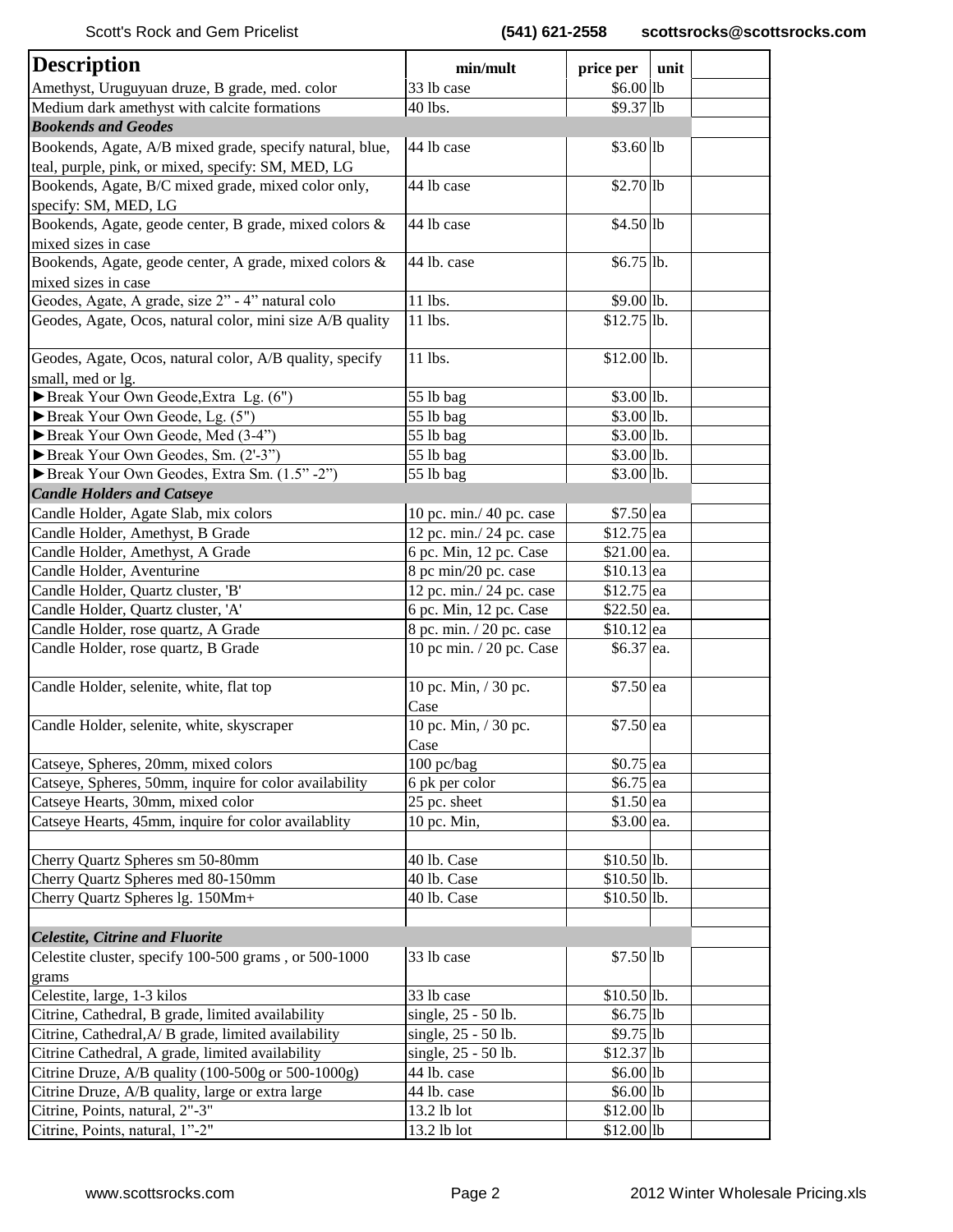| <b>Description</b>                                                     | min/mult             | price per     | unit |
|------------------------------------------------------------------------|----------------------|---------------|------|
| Fluorite, Freeforms, 40-60mm                                           | 5 lb. min.           | \$18.00 1b    |      |
| Fluorite, Massage Wands, 60mm                                          | 30 pc sheet          | $$3.00$ ea    |      |
| Flourite Points, cut and polished, 60mm tall                           | 30 pc sheet          | \$3.00 ea.    |      |
| <b>Hearts, Keychains and Magnets</b>                                   |                      |               |      |
| <b>Gold Flake Bottles</b>                                              | 48 pc sheet          | $$3.00$ ea    |      |
| Hearts, Fluorite, 30mm assorted                                        | 25 pc sheet          | $$2.62$ ea    |      |
| Hearts, Fluorite, 45-60mm assorted                                     | 5 lb. min.           | $$37.50$  lb  |      |
| Hearts, Gemstone, 45mm Puff, mixed colors                              | 25 pc/sheet          | \$3.75 ea     |      |
| Hearts, Gemstone, 45mm Flat, mixed colors                              | 25 pc/sheet          | $$2.62$ ea.   |      |
| Hearts, Selenite, 45mm                                                 | $10$ pc lot          | $$3.00$ ea    |      |
| Hearts, Rose Quartz, 45mm                                              | 10 pc lot            | $$3.37$ ea    |      |
| Hearts, Gemstone, 30mm, mixed colors                                   | 25 pc/sheet          | \$1.50 ea     |      |
| Hearts, gemstone, 30m, rose quartz                                     | 25 pc. sheet         | $$1.50$  ea.  |      |
| Hearts, gemstone, 30mm, selenite                                       | 25 pc. sheet         | $$1.50$  ea.  |      |
| Keychain, amethyst                                                     | 50 pc bag            | $$1.50$ ea    |      |
| Keychain, citrine                                                      | 50 pc bag            | $$1.50$ ea    |      |
| Keychain, oco geode                                                    | 50 pc bag            | $$1.80$ ea    |      |
| Keychain, quartz                                                       | 50 pc bag            | \$1.50 ea     |      |
| Keychain, mixed bag, 7 styles                                          | 50 pc bag            | $$1.65$ ea.   |      |
| <b>Pendulums and Pyrite</b>                                            |                      |               |      |
| Pendulums, gemstone, amethyst, 12 facet                                | 10 pc lot            | $$4.13$ ea    |      |
| Pendulums, gemstone, clear quartz, 6 facet                             | 10 pc lot            | $$4.13$ ea    |      |
| Pendulums, gemstone, fluorite, 6 facet                                 | 10 pc lot            | \$4.13 ea     |      |
| Pendulums, gemstone, rose quartz 6 facet                               | $10$ pc lot          | $$3.75$  ea   |      |
| Pendulums, gemstone, smoky quartz 6 facet                              | $10$ pc lot          | $$4.13$ ea    |      |
| Pendulums, mixed fancy jaspers & other stones                          | 25 pc lot            | \$2.70 ea     |      |
| Pyrite, B Grade, specify sm (1"), med (2"), lg.(3")                    | 55 lb. Box           | $$3.37$ lb    |      |
| Pyrite, A Grade specify sm (1-3"), lg. (4-6")                          | 11 lbs.              | $$13.50$ lb   |      |
| Pyrite extra quality                                                   | 11 lb.               | $$30.00$ lb.  |      |
| Quartz, Rose Quartz, Selenite and Smoky Quartz                         |                      |               |      |
| Quartz Cluster, sm (1.5-2")                                            | 33 lb. Case          | \$8.62 lb.    |      |
| Quartz, cluster, med. (2-3")                                           | 33 lbs.              | $$8.62$  lb   |      |
| Quartz, cluster, Lg. (3-4")                                            | 33 lbs.              | $$8.62$ lb    |      |
| ▶ Quartz, Lemurian, sm. Up to 100 grams                                | 1 lb min             | $$90.00 $ lb  |      |
| ▶ Quartz, Lemurian, small, 100-250 grams                               | 1 lb. Min            | \$75.00 lb.   |      |
| ▶ Quartz, Lemurian, med. 250-500 grams                                 | $2$ lb. Min          | $$75.00$ lb.  |      |
| $\blacktriangleright$ Quartz, Lemurian (LG) 500 grams+                 | 3 lb. Min.           | $$67.50$ lb   |      |
| $\blacktriangleright$ Quartz, point, cut & polished, small up to 200g. | 3 lb. Min.           | \$30.00 1b    |      |
| $\blacktriangleright$ Quartz, point, cut & polished, 200-500 g.        | 5 lb. min.           | $$22.50$ lb.  |      |
| ▶ Quartz, point, cut & polished, XL, 5-10 lb/ea                        | <b>Special Order</b> | $$22.50$ lb   |      |
| Quartz point, natural, mini (1"-2")                                    | 11 lb. bag           | \$9.75 lb.    |      |
| Quartz, point, natural, Small (2"-3")                                  | 11 lb. bag           | $$9.75$  lb   |      |
| Quartz, point, natural, med. (3"-5")                                   | 22 lbs.              | $$9.75$  lb   |      |
| Quartz, point, natural, large (6-9")                                   | 44 lb case           | $$9.00 $ lb   |      |
| Rose Quartz, natural, 3 - 4" chunks                                    | 55 lb. case          | $$2.03$ lb    |      |
| Rose Quartz, natural, 1 - 2" chunks                                    | 55 lb bag            | $$2.03$ lb    |      |
| Rose Quartz, Points, cut & polished, over 250 g.                       | 5 lb. min.           | \$30.00 1b    |      |
| Rose Quartz, Points, cut & polished, $100-250$ g.                      | 3 lb min             | \$37.50 1b    |      |
| Rose Quartz massage wand, Brazilian                                    | 1 lb.                | $$67.50$  lb. |      |
| Rose Quartz massage wand, 60mm                                         | $10$ pc lot          | $$2.62$ ea    |      |
| Selenite Massage Wand, 5"                                              | 10 pcs.              | $$3.75$ ea.   |      |
| Selenite Massage Wand, pencil, 1cm X 14cm                              | 20 pcs               | \$3.00 ea.    |      |
| Smoky Quartz, point, cut & polished, under 250 g.                      | 3 lb                 | $$37.50$ lb   |      |
| Smoky Quartz, point, cut & polished, over 250 g.                       | 5 <sub>1b</sub>      | $$30.00 $ lb. |      |
| <b>Spheres</b>                                                         |                      |               |      |